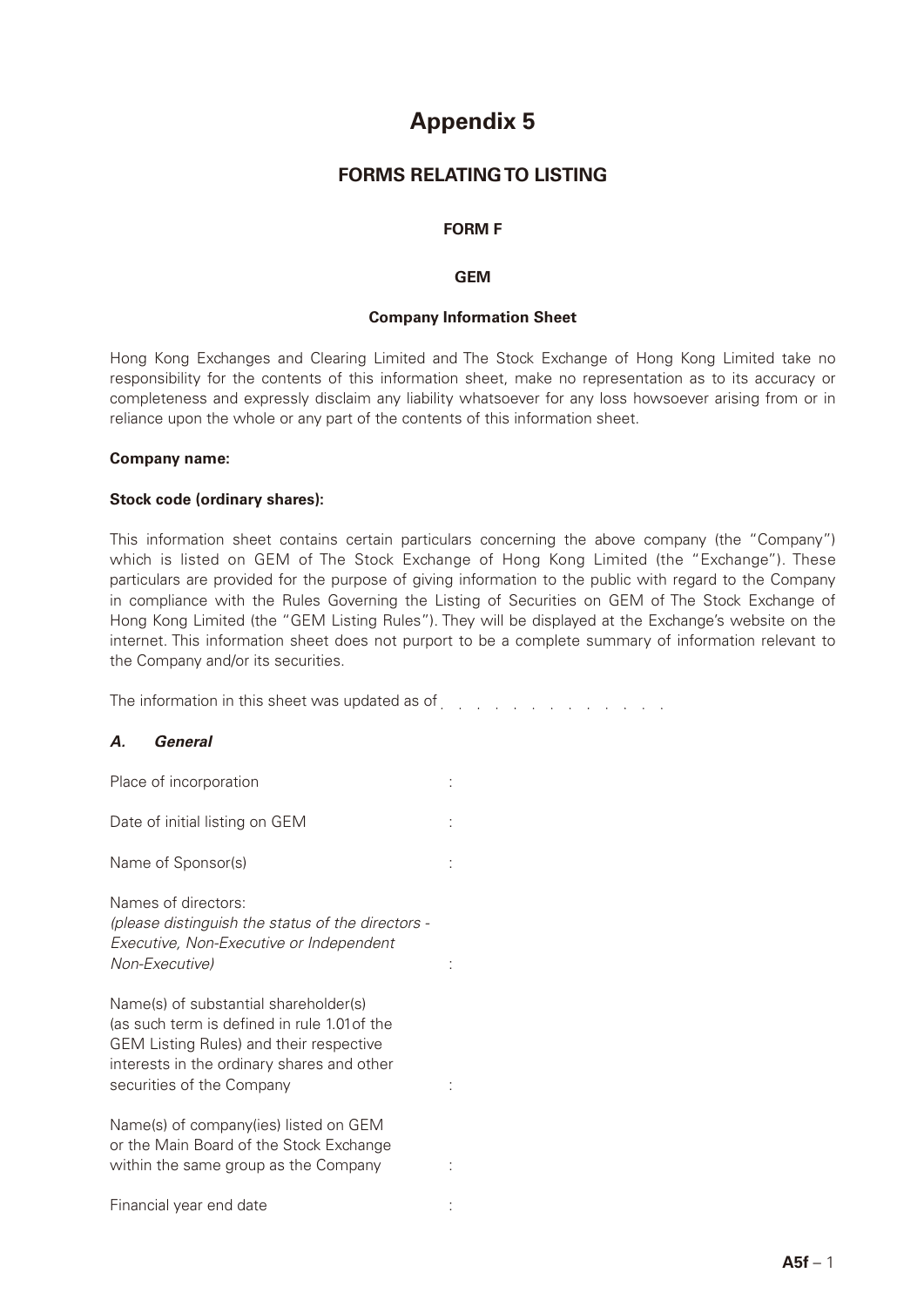| Registered address                             |  |
|------------------------------------------------|--|
| Head office and principal<br>place of business |  |
| Web-site address (if applicable)               |  |
| Share registrar                                |  |
| Auditors                                       |  |

## *B. Business activities*

*(Please insert here a brief description of the business activities undertaken by the Company and its subsidiaries.)*

## *C. Ordinary shares*

| Number of ordinary<br>shares in issue                                                                        |  |
|--------------------------------------------------------------------------------------------------------------|--|
| Par value of ordinary shares in issue                                                                        |  |
| Board lot size (in number of shares)                                                                         |  |
| Name of other stock exchange(s) on which<br>ordinary shares are also listed                                  |  |
| <b>Warrants</b><br>D.                                                                                        |  |
| Stock code                                                                                                   |  |
| Board lot size                                                                                               |  |
| Expiry date                                                                                                  |  |
| Exercise price                                                                                               |  |
| Conversion ratio<br>(Not applicable if the warrant is<br>denominated in dollar value of<br>conversion right) |  |
| No. of warrants<br>outstanding                                                                               |  |
| No. of shares falling<br>to be issued upon the<br>exercise of outstanding warrants                           |  |